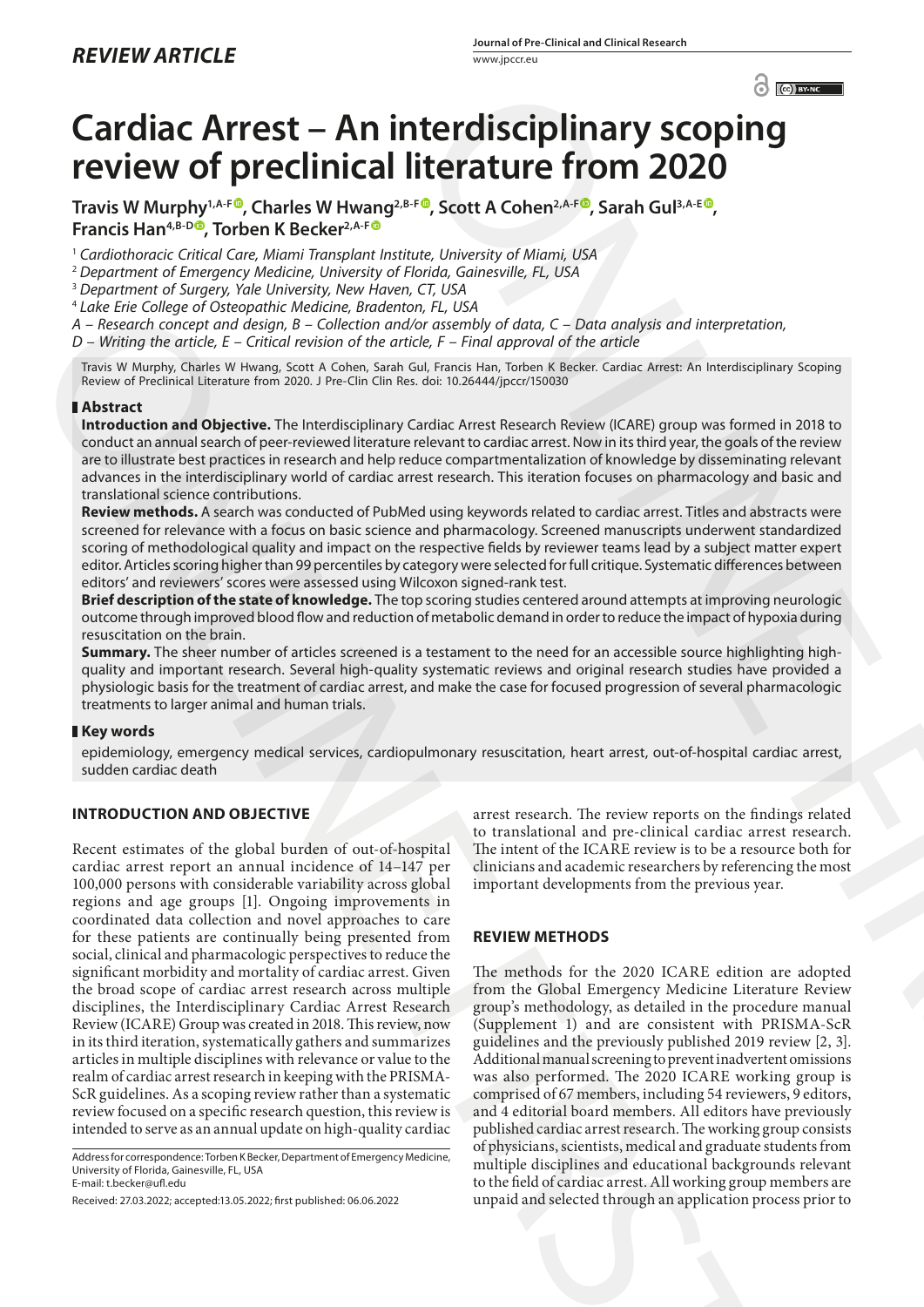Travis W Murphy, Charles W Hwang, Scott A Cohen, Sarah Gul, Francis Han, Torben K Becker, Cardiac Arrest – An interdisciplinary scoping review of preclinical...

|                        | literature search. As a scoping review, it was registered on<br>OSFHome as protocol osf.io/4gzbw.<br>Literature search. Publications pertaining to cardiac arrest<br>were searched on PubMed in 2 phases: the first included<br>publications between January and August 2020 and was<br>conducted in October 2020, and the second included<br>publications between September and December 2020 and<br>was conducted in January 2021. To filter by article publication<br>dates, both literature searches were performed using the<br>'[PDAT]' PubMed/MEDLINE field description tag. Therefore,<br>articles with either an 'Electronic Date of Publication' and/or<br>'Print Date of Publication' in 2020 were included. Inclusion<br>and exclusion criteria were consistent with previous ICARE<br>reviews [2, 4]. Only articles that were available in English were<br>included. Publications that were commentaries, editorials,<br>case reports, study design protocols, data releases, and letters<br>to the editor were excluded. The full PubMed/MEDLINE<br>search query is presented in Supplement 2. We continued to<br>use the refined search string that more precisely identified<br>articles for inclusion for the 2019 edition [2].<br>Article screening. The titles and abstracts of articles<br>identified were screened by the technical and section<br>editors independently based on detailed inclusion and<br>exclusion criteria (Supplement 1). The Kappa Statistic for<br>agreement on article inclusion at this stage was calculated | Original Research or Review, according to the study design.<br>The articles were classified into 8 thematic categories. Basic<br>science and pharmacology studies were the focus of this<br>review. The categories of Epidemiology & Public Health,<br>Prehospital Resuscitation, Technology & Care Processes,<br>In-Hospital Resuscitation & Post-Arrest Care Processes,<br>Prognostication & Outcomes, Pediatrics, Interdisciplinary<br>Guidelines & Reviews and COVID-19 are addressed in a<br>parallel manuscript relating to clinical research.<br>Article scoring. Using a predefined scale according to the<br>study type - original research or review - each article was<br>scored independently by reviewers and scores verified by<br>each section editor. Scoring scales for original research and<br>review articles are presented in Tables 1 and 2. In addition to<br>the reviewers' score, each article's 'Impact' and 'Importance'<br>was graded independently by the section editor. Total scores<br>ranged between 0-22 points and calculated using the reviewer<br>'Clarity' and 'Design' scores and the section editor 'Importance'<br>and 'Impact' scores. To ensure scoring reliability among<br>the working group, random articles were selected and the<br>reviewer and editor scores of each were compared. Systematic<br>differences between editor and reviewer scores for each of<br>these articles were assessed using Wilcoxon signed-rank test.<br>Formal article review. Articles scoring in the 99 <sup>th</sup><br>percentile by type were evaluated for formal review. To |                                          |
|------------------------|------------------------------------------------------------------------------------------------------------------------------------------------------------------------------------------------------------------------------------------------------------------------------------------------------------------------------------------------------------------------------------------------------------------------------------------------------------------------------------------------------------------------------------------------------------------------------------------------------------------------------------------------------------------------------------------------------------------------------------------------------------------------------------------------------------------------------------------------------------------------------------------------------------------------------------------------------------------------------------------------------------------------------------------------------------------------------------------------------------------------------------------------------------------------------------------------------------------------------------------------------------------------------------------------------------------------------------------------------------------------------------------------------------------------------------------------------------------------------------------------------------------------------------------------------------|---------------------------------------------------------------------------------------------------------------------------------------------------------------------------------------------------------------------------------------------------------------------------------------------------------------------------------------------------------------------------------------------------------------------------------------------------------------------------------------------------------------------------------------------------------------------------------------------------------------------------------------------------------------------------------------------------------------------------------------------------------------------------------------------------------------------------------------------------------------------------------------------------------------------------------------------------------------------------------------------------------------------------------------------------------------------------------------------------------------------------------------------------------------------------------------------------------------------------------------------------------------------------------------------------------------------------------------------------------------------------------------------------------------------------------------------------------------------------------------------------------------------------------------------------------------------------------------------------------------|------------------------------------------|
|                        | to determine consistency in the screening process. Full<br>texts of selected articles for scoring were classified as either                                                                                                                                                                                                                                                                                                                                                                                                                                                                                                                                                                                                                                                                                                                                                                                                                                                                                                                                                                                                                                                                                                                                                                                                                                                                                                                                                                                                                                | reduce the likelihood of imperfect, but high-impact articles<br>unintentionally being excluded from formal summarization,                                                                                                                                                                                                                                                                                                                                                                                                                                                                                                                                                                                                                                                                                                                                                                                                                                                                                                                                                                                                                                                                                                                                                                                                                                                                                                                                                                                                                                                                                     |                                          |
|                        | Table 1. Scoring of original research (OR) articles                                                                                                                                                                                                                                                                                                                                                                                                                                                                                                                                                                                                                                                                                                                                                                                                                                                                                                                                                                                                                                                                                                                                                                                                                                                                                                                                                                                                                                                                                                        |                                                                                                                                                                                                                                                                                                                                                                                                                                                                                                                                                                                                                                                                                                                                                                                                                                                                                                                                                                                                                                                                                                                                                                                                                                                                                                                                                                                                                                                                                                                                                                                                               |                                          |
| <b>Quality Measure</b> | Question                                                                                                                                                                                                                                                                                                                                                                                                                                                                                                                                                                                                                                                                                                                                                                                                                                                                                                                                                                                                                                                                                                                                                                                                                                                                                                                                                                                                                                                                                                                                                   |                                                                                                                                                                                                                                                                                                                                                                                                                                                                                                                                                                                                                                                                                                                                                                                                                                                                                                                                                                                                                                                                                                                                                                                                                                                                                                                                                                                                                                                                                                                                                                                                               | Points                                   |
| Design                 |                                                                                                                                                                                                                                                                                                                                                                                                                                                                                                                                                                                                                                                                                                                                                                                                                                                                                                                                                                                                                                                                                                                                                                                                                                                                                                                                                                                                                                                                                                                                                            |                                                                                                                                                                                                                                                                                                                                                                                                                                                                                                                                                                                                                                                                                                                                                                                                                                                                                                                                                                                                                                                                                                                                                                                                                                                                                                                                                                                                                                                                                                                                                                                                               | $1 - or-$                                |
| A                      | Select<br><b>One</b>                                                                                                                                                                                                                                                                                                                                                                                                                                                                                                                                                                                                                                                                                                                                                                                                                                                                                                                                                                                                                                                                                                                                                                                                                                                                                                                                                                                                                                                                                                                                       | Descriptive studies (including case studies and case series, natural observation studies and descriptive surveys)                                                                                                                                                                                                                                                                                                                                                                                                                                                                                                                                                                                                                                                                                                                                                                                                                                                                                                                                                                                                                                                                                                                                                                                                                                                                                                                                                                                                                                                                                             |                                          |
|                        | Correlation studies (case control studies, prospective observational studies, retrospective studies)                                                                                                                                                                                                                                                                                                                                                                                                                                                                                                                                                                                                                                                                                                                                                                                                                                                                                                                                                                                                                                                                                                                                                                                                                                                                                                                                                                                                                                                       |                                                                                                                                                                                                                                                                                                                                                                                                                                                                                                                                                                                                                                                                                                                                                                                                                                                                                                                                                                                                                                                                                                                                                                                                                                                                                                                                                                                                                                                                                                                                                                                                               | $2 - or -$                               |
|                        | Non-randomized or non-blinded experimental studies                                                                                                                                                                                                                                                                                                                                                                                                                                                                                                                                                                                                                                                                                                                                                                                                                                                                                                                                                                                                                                                                                                                                                                                                                                                                                                                                                                                                                                                                                                         |                                                                                                                                                                                                                                                                                                                                                                                                                                                                                                                                                                                                                                                                                                                                                                                                                                                                                                                                                                                                                                                                                                                                                                                                                                                                                                                                                                                                                                                                                                                                                                                                               | $3 - or-$                                |
|                        | Randomized, blinded experimental studies                                                                                                                                                                                                                                                                                                                                                                                                                                                                                                                                                                                                                                                                                                                                                                                                                                                                                                                                                                                                                                                                                                                                                                                                                                                                                                                                                                                                                                                                                                                   |                                                                                                                                                                                                                                                                                                                                                                                                                                                                                                                                                                                                                                                                                                                                                                                                                                                                                                                                                                                                                                                                                                                                                                                                                                                                                                                                                                                                                                                                                                                                                                                                               | 4                                        |
| B                      | Study design is appropriate to answer the authors' hypothesis.                                                                                                                                                                                                                                                                                                                                                                                                                                                                                                                                                                                                                                                                                                                                                                                                                                                                                                                                                                                                                                                                                                                                                                                                                                                                                                                                                                                                                                                                                             |                                                                                                                                                                                                                                                                                                                                                                                                                                                                                                                                                                                                                                                                                                                                                                                                                                                                                                                                                                                                                                                                                                                                                                                                                                                                                                                                                                                                                                                                                                                                                                                                               | $\mathbf{1}$                             |
| C                      | Correct statistical tests are used to analyze the data.                                                                                                                                                                                                                                                                                                                                                                                                                                                                                                                                                                                                                                                                                                                                                                                                                                                                                                                                                                                                                                                                                                                                                                                                                                                                                                                                                                                                                                                                                                    |                                                                                                                                                                                                                                                                                                                                                                                                                                                                                                                                                                                                                                                                                                                                                                                                                                                                                                                                                                                                                                                                                                                                                                                                                                                                                                                                                                                                                                                                                                                                                                                                               |                                          |
| D                      | Results are presented accurately and without bias.                                                                                                                                                                                                                                                                                                                                                                                                                                                                                                                                                                                                                                                                                                                                                                                                                                                                                                                                                                                                                                                                                                                                                                                                                                                                                                                                                                                                                                                                                                         |                                                                                                                                                                                                                                                                                                                                                                                                                                                                                                                                                                                                                                                                                                                                                                                                                                                                                                                                                                                                                                                                                                                                                                                                                                                                                                                                                                                                                                                                                                                                                                                                               |                                          |
| E                      | Limitations are <i>clearly</i> described, and conclusions supported by data.                                                                                                                                                                                                                                                                                                                                                                                                                                                                                                                                                                                                                                                                                                                                                                                                                                                                                                                                                                                                                                                                                                                                                                                                                                                                                                                                                                                                                                                                               |                                                                                                                                                                                                                                                                                                                                                                                                                                                                                                                                                                                                                                                                                                                                                                                                                                                                                                                                                                                                                                                                                                                                                                                                                                                                                                                                                                                                                                                                                                                                                                                                               |                                          |
| Design Total           |                                                                                                                                                                                                                                                                                                                                                                                                                                                                                                                                                                                                                                                                                                                                                                                                                                                                                                                                                                                                                                                                                                                                                                                                                                                                                                                                                                                                                                                                                                                                                            |                                                                                                                                                                                                                                                                                                                                                                                                                                                                                                                                                                                                                                                                                                                                                                                                                                                                                                                                                                                                                                                                                                                                                                                                                                                                                                                                                                                                                                                                                                                                                                                                               | 8 / Out of max score 8<br>$\overline{2}$ |
| Ethics<br>A            | The study was approved by an institutional review board (IRB)/institutional animal use and care committee, ethics committee,<br>community group, as required by local laws.                                                                                                                                                                                                                                                                                                                                                                                                                                                                                                                                                                                                                                                                                                                                                                                                                                                                                                                                                                                                                                                                                                                                                                                                                                                                                                                                                                                |                                                                                                                                                                                                                                                                                                                                                                                                                                                                                                                                                                                                                                                                                                                                                                                                                                                                                                                                                                                                                                                                                                                                                                                                                                                                                                                                                                                                                                                                                                                                                                                                               |                                          |
| B                      | Informed consent obtained or consent waived by the IRB (give point if not applicable, e.g., animal study).                                                                                                                                                                                                                                                                                                                                                                                                                                                                                                                                                                                                                                                                                                                                                                                                                                                                                                                                                                                                                                                                                                                                                                                                                                                                                                                                                                                                                                                 |                                                                                                                                                                                                                                                                                                                                                                                                                                                                                                                                                                                                                                                                                                                                                                                                                                                                                                                                                                                                                                                                                                                                                                                                                                                                                                                                                                                                                                                                                                                                                                                                               | $\overline{1}$                           |
| C                      | The authors declare their conflicts of interest or declare that none exist.                                                                                                                                                                                                                                                                                                                                                                                                                                                                                                                                                                                                                                                                                                                                                                                                                                                                                                                                                                                                                                                                                                                                                                                                                                                                                                                                                                                                                                                                                |                                                                                                                                                                                                                                                                                                                                                                                                                                                                                                                                                                                                                                                                                                                                                                                                                                                                                                                                                                                                                                                                                                                                                                                                                                                                                                                                                                                                                                                                                                                                                                                                               |                                          |
| <b>Ethics Total</b>    |                                                                                                                                                                                                                                                                                                                                                                                                                                                                                                                                                                                                                                                                                                                                                                                                                                                                                                                                                                                                                                                                                                                                                                                                                                                                                                                                                                                                                                                                                                                                                            |                                                                                                                                                                                                                                                                                                                                                                                                                                                                                                                                                                                                                                                                                                                                                                                                                                                                                                                                                                                                                                                                                                                                                                                                                                                                                                                                                                                                                                                                                                                                                                                                               | 4 / Out of a max of 4                    |
|                        |                                                                                                                                                                                                                                                                                                                                                                                                                                                                                                                                                                                                                                                                                                                                                                                                                                                                                                                                                                                                                                                                                                                                                                                                                                                                                                                                                                                                                                                                                                                                                            |                                                                                                                                                                                                                                                                                                                                                                                                                                                                                                                                                                                                                                                                                                                                                                                                                                                                                                                                                                                                                                                                                                                                                                                                                                                                                                                                                                                                                                                                                                                                                                                                               |                                          |
| Importance             |                                                                                                                                                                                                                                                                                                                                                                                                                                                                                                                                                                                                                                                                                                                                                                                                                                                                                                                                                                                                                                                                                                                                                                                                                                                                                                                                                                                                                                                                                                                                                            |                                                                                                                                                                                                                                                                                                                                                                                                                                                                                                                                                                                                                                                                                                                                                                                                                                                                                                                                                                                                                                                                                                                                                                                                                                                                                                                                                                                                                                                                                                                                                                                                               |                                          |
| A                      | The study results are not specific to one certain patient population, but broadly generalizable to a variety of settings.                                                                                                                                                                                                                                                                                                                                                                                                                                                                                                                                                                                                                                                                                                                                                                                                                                                                                                                                                                                                                                                                                                                                                                                                                                                                                                                                                                                                                                  |                                                                                                                                                                                                                                                                                                                                                                                                                                                                                                                                                                                                                                                                                                                                                                                                                                                                                                                                                                                                                                                                                                                                                                                                                                                                                                                                                                                                                                                                                                                                                                                                               |                                          |
| B                      | The topic being studied is an important one, in that it advances the field of cardiac arrest research or care.                                                                                                                                                                                                                                                                                                                                                                                                                                                                                                                                                                                                                                                                                                                                                                                                                                                                                                                                                                                                                                                                                                                                                                                                                                                                                                                                                                                                                                             |                                                                                                                                                                                                                                                                                                                                                                                                                                                                                                                                                                                                                                                                                                                                                                                                                                                                                                                                                                                                                                                                                                                                                                                                                                                                                                                                                                                                                                                                                                                                                                                                               | 2                                        |
| C                      | The study is clearly relevant to the realm of cardiac arrest research or care.                                                                                                                                                                                                                                                                                                                                                                                                                                                                                                                                                                                                                                                                                                                                                                                                                                                                                                                                                                                                                                                                                                                                                                                                                                                                                                                                                                                                                                                                             |                                                                                                                                                                                                                                                                                                                                                                                                                                                                                                                                                                                                                                                                                                                                                                                                                                                                                                                                                                                                                                                                                                                                                                                                                                                                                                                                                                                                                                                                                                                                                                                                               | -1                                       |
| Importance Total       |                                                                                                                                                                                                                                                                                                                                                                                                                                                                                                                                                                                                                                                                                                                                                                                                                                                                                                                                                                                                                                                                                                                                                                                                                                                                                                                                                                                                                                                                                                                                                            |                                                                                                                                                                                                                                                                                                                                                                                                                                                                                                                                                                                                                                                                                                                                                                                                                                                                                                                                                                                                                                                                                                                                                                                                                                                                                                                                                                                                                                                                                                                                                                                                               | 5 / Out of a max of 5                    |
| Impact<br>Α            | The findings or recommendations of this study may feasibly be implemented by practitioners* of cardiac arrest care.                                                                                                                                                                                                                                                                                                                                                                                                                                                                                                                                                                                                                                                                                                                                                                                                                                                                                                                                                                                                                                                                                                                                                                                                                                                                                                                                                                                                                                        |                                                                                                                                                                                                                                                                                                                                                                                                                                                                                                                                                                                                                                                                                                                                                                                                                                                                                                                                                                                                                                                                                                                                                                                                                                                                                                                                                                                                                                                                                                                                                                                                               | $\overline{2}$                           |
| B                      | Practitioners* would likely change their practice if they were aware of this study.                                                                                                                                                                                                                                                                                                                                                                                                                                                                                                                                                                                                                                                                                                                                                                                                                                                                                                                                                                                                                                                                                                                                                                                                                                                                                                                                                                                                                                                                        |                                                                                                                                                                                                                                                                                                                                                                                                                                                                                                                                                                                                                                                                                                                                                                                                                                                                                                                                                                                                                                                                                                                                                                                                                                                                                                                                                                                                                                                                                                                                                                                                               | $\overline{2}$                           |
| C                      | The authors of this study raise interesting questions that may stimulate further research.                                                                                                                                                                                                                                                                                                                                                                                                                                                                                                                                                                                                                                                                                                                                                                                                                                                                                                                                                                                                                                                                                                                                                                                                                                                                                                                                                                                                                                                                 |                                                                                                                                                                                                                                                                                                                                                                                                                                                                                                                                                                                                                                                                                                                                                                                                                                                                                                                                                                                                                                                                                                                                                                                                                                                                                                                                                                                                                                                                                                                                                                                                               | $\mathbf{1}$                             |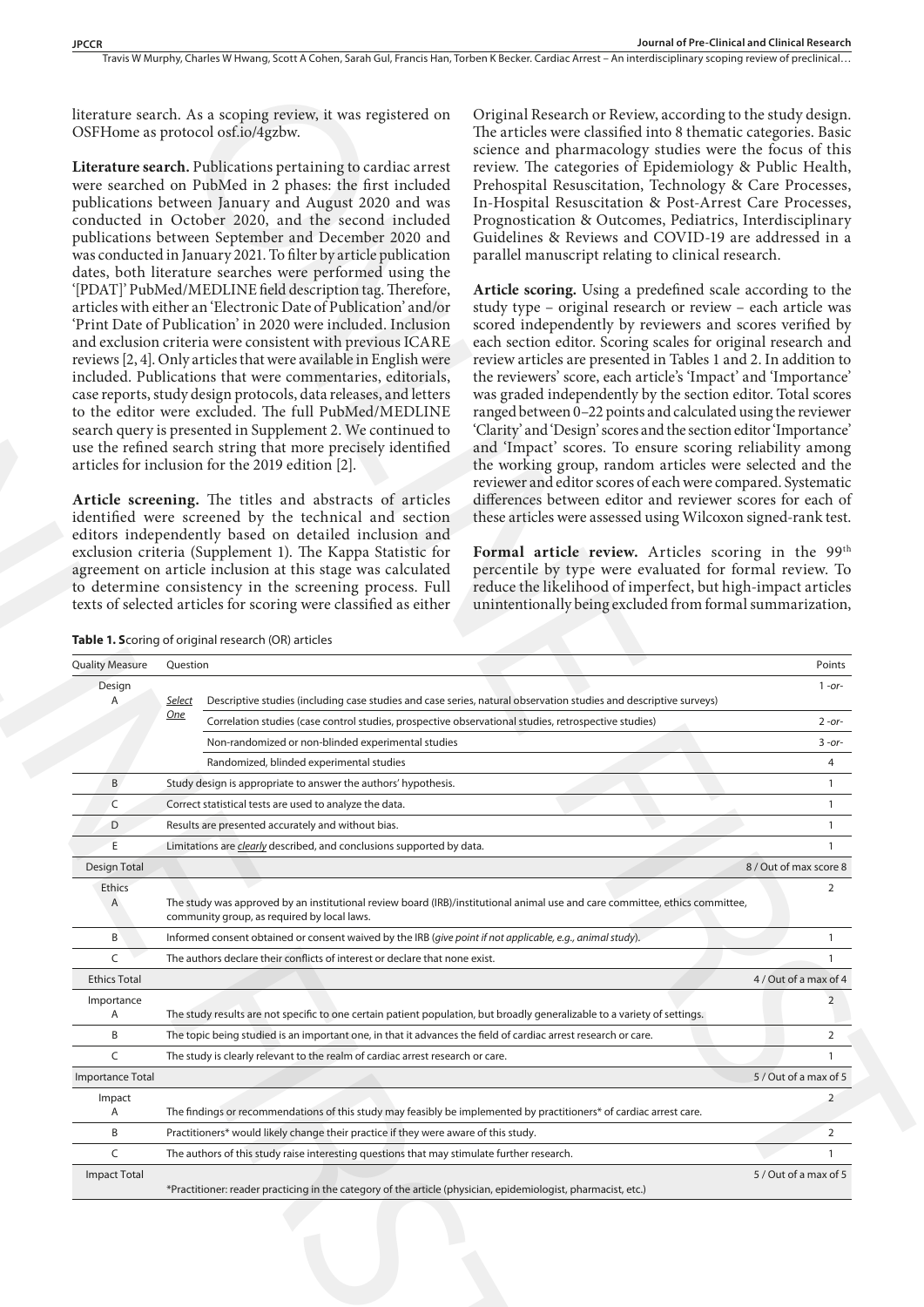Travis W Murphy, Charles W Hwang, Scott A Cohen, Sarah Gul, Francis Han, Torben K Becker. Cardiac Arrest - An interdisciplinary scoping review of preclinical..

#### **Table 2.** Scoring of review (RE) articles

| <b>Quality Measure</b>  | Question                                                                                                                                                                                                                                                                                                                                                                                                                                                                                                                                                               |                        | Points         |
|-------------------------|------------------------------------------------------------------------------------------------------------------------------------------------------------------------------------------------------------------------------------------------------------------------------------------------------------------------------------------------------------------------------------------------------------------------------------------------------------------------------------------------------------------------------------------------------------------------|------------------------|----------------|
| Clarity<br>A            | The review has a clearly stated hypothesis or purpose.                                                                                                                                                                                                                                                                                                                                                                                                                                                                                                                 |                        | 2              |
| B                       | The authors provide sufficient background to place the results of the review into context.                                                                                                                                                                                                                                                                                                                                                                                                                                                                             |                        |                |
| C                       | The review can be understood by someone with general medical or public health training.                                                                                                                                                                                                                                                                                                                                                                                                                                                                                |                        |                |
| D                       | The authors use clear language and appropriate graphs, tables, and figures throughout the article.                                                                                                                                                                                                                                                                                                                                                                                                                                                                     |                        |                |
| <b>Clarity Total</b>    |                                                                                                                                                                                                                                                                                                                                                                                                                                                                                                                                                                        | 5 / Out of max score 5 |                |
| Design                  |                                                                                                                                                                                                                                                                                                                                                                                                                                                                                                                                                                        |                        | 3              |
| A                       | This is a formal meta-analysis or a systematic review that only includes studies with a control group.                                                                                                                                                                                                                                                                                                                                                                                                                                                                 |                        |                |
| B                       | There is a clear, reproducible method for the selection of studies included in this review.                                                                                                                                                                                                                                                                                                                                                                                                                                                                            |                        | $\overline{2}$ |
| C                       | Articles for this review were selected by at least 2 authors blinded to each other's selection.                                                                                                                                                                                                                                                                                                                                                                                                                                                                        |                        | $\mathbf{1}$   |
| D                       | The data was aggregated and/or analyzed appropriately.                                                                                                                                                                                                                                                                                                                                                                                                                                                                                                                 |                        |                |
| Design Total            |                                                                                                                                                                                                                                                                                                                                                                                                                                                                                                                                                                        | 7 / Out of max score 7 |                |
| Importance<br>A         | The review is not specific to one certain patient population, but is broadly generalizable to a variety of settings.                                                                                                                                                                                                                                                                                                                                                                                                                                                   |                        | 2              |
| B                       | The topic being reviewed is an important one, in that it advances the field of cardiac arrest research or care.                                                                                                                                                                                                                                                                                                                                                                                                                                                        |                        | 2              |
| C                       | This is clearly relevant to the realm of cardiac arrest research or care.                                                                                                                                                                                                                                                                                                                                                                                                                                                                                              |                        |                |
| <b>Importance Total</b> |                                                                                                                                                                                                                                                                                                                                                                                                                                                                                                                                                                        | 5 / Out of max score 5 |                |
| Impact                  |                                                                                                                                                                                                                                                                                                                                                                                                                                                                                                                                                                        |                        | 2              |
| A                       | The findings or recommendations of this review appear to have applicability towards improving cardiac arrest research or care.                                                                                                                                                                                                                                                                                                                                                                                                                                         |                        |                |
| B                       | Practitioners* would likely change their practice if they were aware of this review.                                                                                                                                                                                                                                                                                                                                                                                                                                                                                   |                        | 2              |
| $\mathsf{C}$            | The authors of this review raise interesting questions that may stimulate further research.                                                                                                                                                                                                                                                                                                                                                                                                                                                                            |                        |                |
| <b>Impact Total</b>     |                                                                                                                                                                                                                                                                                                                                                                                                                                                                                                                                                                        | 5 / Out of max score 5 |                |
|                         | *Practitioner: reader practicing in the category of the article (physician, epidemiologist, pharmacist etc.)<br>articles that scored one point below the 99 <sup>th</sup> percentile score<br><b>DESCRIPTION OF THE STATE OF KNOWLEDGE</b><br>were discussed in a committee consisting of 3 editors.<br>Reviewers then summarized these articles with attention to<br>The screening, scoring, and full article review process is<br>presented in Figure 1. A total of 3,594 articles were identified<br>the objective, key findings, and strengths/limitations of each |                        |                |
|                         | study. Section editors then reviewed summaries for content,<br>on initial search; of these, 135 were scored after screening<br>accuracy, and style according to each category.<br>for relevance and deduplication. This included 118 original                                                                                                                                                                                                                                                                                                                          |                        |                |
|                         | Records Identified by PubMed/MEDLINE Database Query<br>(n=3594)<br>Articles Excluded (n=3459)<br>Not Relevant to Cardiac Arrest (n=1122)                                                                                                                                                                                                                                                                                                                                                                                                                               |                        |                |
|                         | • Letter/Reply/Erratum (n=360)<br>• Case Study/Data Brief/Study Design (n=525)<br>Non-English Article (n=109)<br>• Unable to Access Article (n=7)<br>* Screened in 2019 ICARE Review (n=310)<br>$\bullet$<br>Predominantly clinical study (n=1026)                                                                                                                                                                                                                                                                                                                     |                        |                |
|                         | Articles Included in Scoring Process (n=135)<br>Articles Excluded Due to Scores Lower than<br>99th Percentile by Category and Article Type                                                                                                                                                                                                                                                                                                                                                                                                                             |                        |                |
|                         | $(n=117)$                                                                                                                                                                                                                                                                                                                                                                                                                                                                                                                                                              |                        |                |

# **DESCRIPTION OF THE STATE OF KNOWLEDGE**

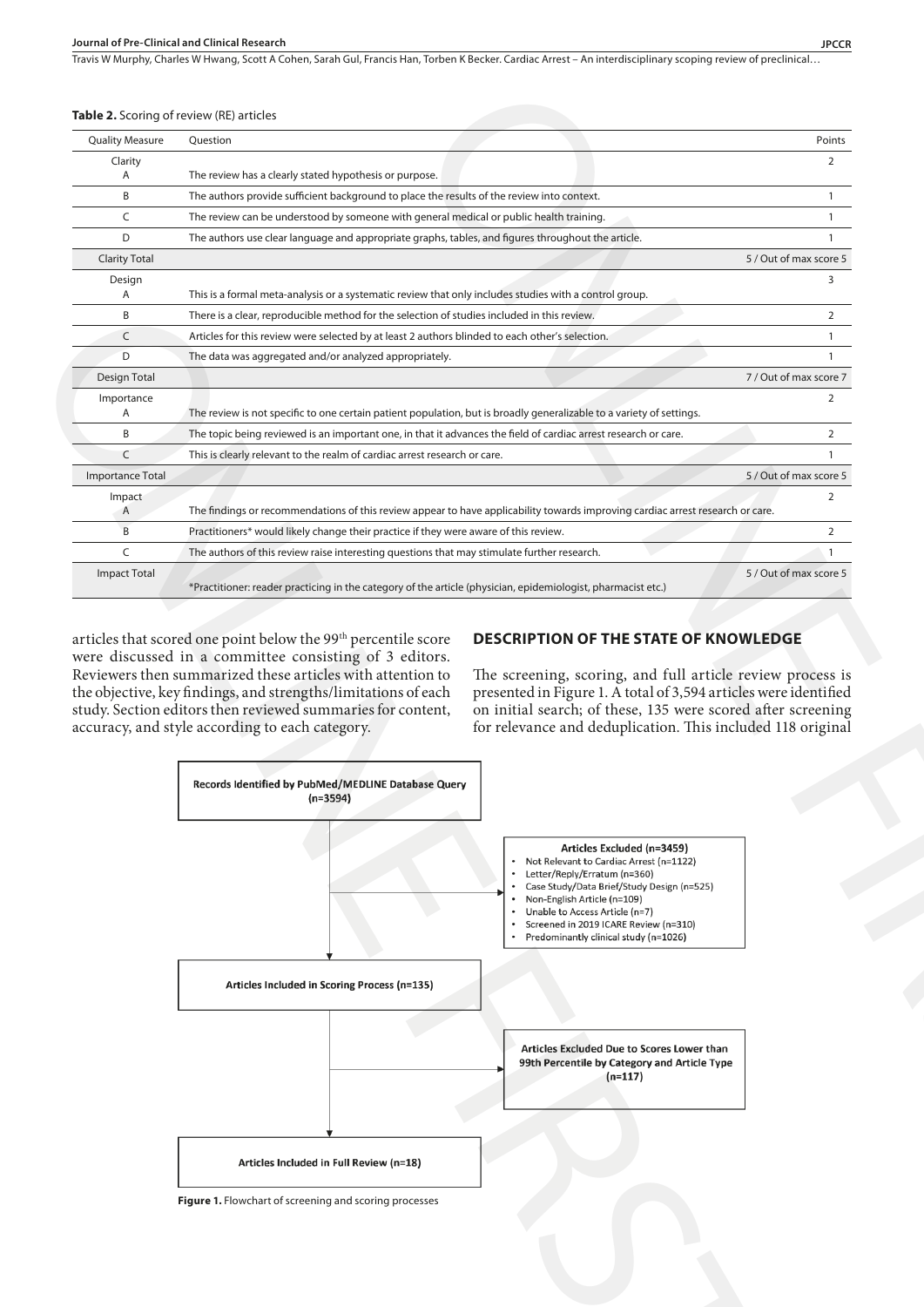Travis W Murphy, Charles W Hwang, Scott A Cohen, Sarah Gul, Francis Han, Torben K Becker . Cardiac Arrest – An interdisciplinary scoping review of preclinical…

| First Author Title |                                                                                                                                                                                                                                                          | Journal                               |           | Type Summary                                                                                                                                                                                                                                                                                                                                                                                       |
|--------------------|----------------------------------------------------------------------------------------------------------------------------------------------------------------------------------------------------------------------------------------------------------|---------------------------------------|-----------|----------------------------------------------------------------------------------------------------------------------------------------------------------------------------------------------------------------------------------------------------------------------------------------------------------------------------------------------------------------------------------------------------|
| Nowadly CD         | Zone 3 REBOA does not provide hemodynamic<br>benefits during non-traumatic cardiac arrest                                                                                                                                                                | Am J Emerg<br>Med                     |           | OR Use of resuscitative endovascular balloon occlusion of the aorta (REBOA)<br>during CA is a novel approach to restrict cardiac output to the thoracic aortic<br>vasculature, which can improve myocardial and cerebral blood flow.                                                                                                                                                               |
| Dogan EM           | Resuscitative endovascular balloon occlusion of the<br>aorta in zone 1 versus zone 3 in a porcine model of<br>non-traumatic cardiac arrest and cardiopulmonary<br>resuscitation: a randomized study                                                      | Resuscitation                         | OR        | During experimental non-traumatic CA, the systemic blood pressures<br>were higher in REBOA zone 1 compared to zone 3 during CPR, and visceral<br>perfusion from zone 3 occlusion was insignificant long-term.                                                                                                                                                                                      |
| Fumagali F         | Ventilation with Argon Improves Survival with<br>Good Neurological Recovery After Prolonged<br>Untreated Cardiac Arrest in Pigs                                                                                                                          | J Am Heart<br>Assoc                   | OR        | In animal models of CA, ventilation with argon (Ar) has shown replicable<br>neuroprotective and cardioprotective effects                                                                                                                                                                                                                                                                           |
| Karlis G           | Usefulness of F2-isoprostanes in early<br>prognostication after cardiac arrest: a topical<br>review of the literature and meta-analysis of<br>preclinical data                                                                                           | <b>Biomarkers</b>                     | RE        | Plasmal F2-isoprostanes is a prostaglandin-like biomarker of oxidative stress<br>that is formed during ischemia-reperfusion injury (IRI) which correlates to the<br>severity of post-cardiac arrest syndrome (PCAS), and can potentially serve as a<br>novel prognostic tool to predict CA outcome for patients.                                                                                   |
| Duhem H            | Improving post-cardiac arrest cerebral perfusion<br>pressure by elevating the head and thorax.                                                                                                                                                           | Resuscitation                         | OR        | In critically ill patients, elevation of the head and thorax (EHT) has been<br>found to improve clinical outcomes, with some evidence even suggesting<br>an advantage to EHT during CPR. The optimal head and thorax position<br>after ROSC may increase cerebral perfusion pressure (CerPP) and decrease<br>intracranial pressure (ICP).                                                          |
| Olai H             | Meta-analysis of targeted temperature<br>management in animal models of cardiac arrest.                                                                                                                                                                  | Intensive<br>Care Med<br>Exp          | <b>RE</b> | TTM has been the standard treatment for OHCA patients with proven benefits<br>on survival and neurological outcome. Numerous durations and depths of<br>therapeutic hypothermia have been shown to be beneficial in animal models<br>of CA and global cerebral ischemia.                                                                                                                           |
| Zhao H             | Amiodarone and/or lidocaine for cardiac arrest: A<br>Bayesian network meta-analysis                                                                                                                                                                      | Am J Emerg<br>Med                     | <b>RE</b> | In a meta-analysis of anti-arrythmic drugs utilized during refractory VF or<br>pulseless ventricular tachycardia (pVT), amiodarone use correlated with<br>favourable neurological outcome, while lidocaine use was associated with<br>survival to hospital admission and discharge.                                                                                                                |
| Yang M             | The Protective Effect of rhBNP on Postresuscitation<br>Myocardial Dysfunction in a Rat Cardiac Arrest<br>Model                                                                                                                                           | <b>Biomed Res</b><br>Int              | <b>OR</b> | In a preclinical CA model, intravenous administration of recombinant human<br>brain natriuretic peptide (rhBNP) provided a cardioprotective effect via TLR4/<br>NF-KB signaling pathway against ischemia/reperfusion injury and improved<br>hemodynamic stability and 24-hr survival rate.                                                                                                         |
| Moore JC           | Controlled sequential elevation of the head<br>and thorax combined with active compression<br>decompression cardiopulmonary resuscitation<br>and an impedance threshold device improves<br>neurological survival in a porcine model of cardiac<br>arrest | Resuscitation                         | OR        | Combination therapy of controlled sequential elevation (CSE) of head/thorax<br>and active compression-decompression (ACD) CPR with impedance threshold<br>device (ITD) in porcine model of ventricular fibrillation CA demonstrated<br>improved neurological outcomes.                                                                                                                             |
| Nilsen JH          | Study of the effects of 3 h of continuous<br>cardiopulmonary resuscitation at 27 °C on global<br>oxygen transport and organ blood flow                                                                                                                   | Front Physiol                         | OR        | Continuous cardiopulmonary resuscitation (CPR) at 27 °C showed favorable<br>circulatory effects, as compared to normothermic continuous CPR post<br>cardiac arrest                                                                                                                                                                                                                                 |
| Lind PC            | <b>Translation from Animal Studies of Novel</b><br>Pharmacologic Therapies to Clinical Trials in<br>Cardiac Arrest: A Systemic Review                                                                                                                    | Resuscitation                         | RE        | A systematic review identifying pre-clinical novel pharmacological therapies<br>and translation of animal studies to clinical trials                                                                                                                                                                                                                                                               |
| Piao L             | Suppression of Superoxide-Hydrogen Peroxide<br>Production at Site IQ of Mitochondrial Complex<br>I Attenuates Myocardial Stunning and Improves<br>Postcardiac Arrest Outcomes                                                                            | Crit Care Med OR                      |           | Cardiogenic shock that occurs after CPR often results in mortality. It is<br>proposed to be caused by stunning of myocardial tissue due to an increased<br>generation of mitochondrial free radicals at respiratory complex I, and<br>its severity is dependent on length of no-flow time. This process may be<br>attenuated by a compound known as suppressor of site IQ electron leak<br>(S1QEL) |
| Rysz S             | The effect of levosimendan on survival and cardiac<br>performance in an ischemic cardiac arrest model<br>- A blinded randomized placebo-controlled study<br>in swine                                                                                     | Resuscitation                         | OR        | Improved survival and post-ROSC cardiac performance in porcine model of<br>CA following intra- and post-arrest administration of levosimendan versus<br>placebo                                                                                                                                                                                                                                    |
| Shen R             | The Effects of Dexmedetomidine Post-Conditioning<br>on Cardiac and Neurological Outcomes After<br>Cardiac Arrest and Resuscitation in Swine                                                                                                              | Shock                                 | OR        | Dexmedetomidine administration after CA and resuscitation significantly<br>improved cardiac and neurologic outcomes in a swine animal model.                                                                                                                                                                                                                                                       |
| Shoaib M           | Plasma metabolomics supports the use of long-<br>duration cardiac arrest in rodent model to study<br>human disease by demonstrating similar metabolic<br>alterations                                                                                     | Sci Rep                               | OR        | This article examined the use of rodent models in assessing metabolic injury<br>post-CA by comparing plasma metabolites released in serum by both rats and<br>humans post CA, and demonstrated that rats can function as an acceptable<br>CA research model                                                                                                                                        |
| Jung YH            | Effects of Different Doses of Pralidoxime<br>Administered During Cardiopulmonary<br>Resuscitation and the Role of alpha-Adrenergic<br>Receptors in Its Pressor Action                                                                                    | J American<br>Heart<br>Association    | OR        | A dosage of 40 mg/kg of pralidoxime functioned as a vasopressor, and when<br>administered with epinephrine was beneficial during CPR. This pressor<br>effect was not linked to alpha-adrenoceptors. A higher dose acted as a<br>vasodepressor                                                                                                                                                      |
| Yauger YJ          | Endotracheal Administered Epinephrine Is Effective<br>in Return of Spontaneous Circulation Within a<br>Pediatric Swine Hypovolemic Cardiac Arrest Model.                                                                                                 | Pediatr<br><b>Emerg Care</b>          | OR        | Early administration of epinephrine via an established endotracheal tube (ET)<br>is an alternative to intravenous (IV) administration in a pediatric model of<br>hypovolemic CA                                                                                                                                                                                                                    |
| Zhao Q             | Cardiac arrest and resuscitation activates the<br>hypothalamic-pituitary-adrenal axis and results in<br>severe immunosuppression.                                                                                                                        | J Cereb<br><b>Blood Flow</b><br>Metab | OR        | Ischemia-reperfusion injury post-CA leads to immune system dysfunction<br>due to activation of the hypothalamic-pituitary-adrenal (HPA) axis by pro-<br>inflammatory cytokines. Therapeutic targeting of this system can resolve<br>immune dysfunction and may improve outcomes.                                                                                                                   |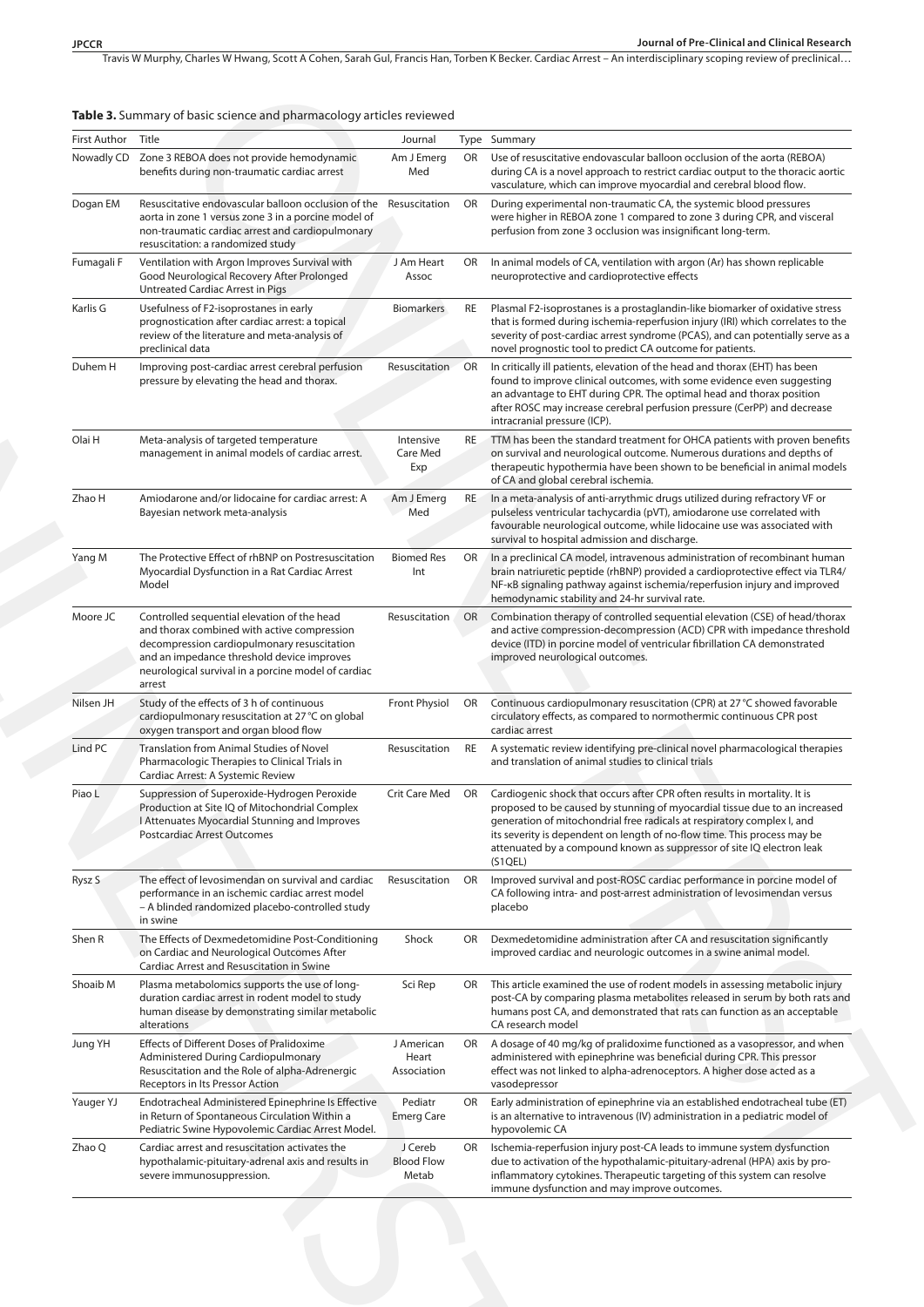research articles and 17 review articles with median score of 18/22 for original research and 16/22 for review articles. Eighteen articles underwent formal critique with summaries available in Supplement 3. Median reviewer scores had good correlation with editor score for both original research articles and review articles. Table 3 summarizes the articles reviewed. The scores for all Original Research and Review articles are presented in Supplements 4 and 5, respectively. No significant differences between editor and reviewer scoring were found among review articles (p=0.697). Among original research articles, section editors scored a median 1 point (IQR: 0–3; p<0.01) less than reviewers. The median and interquartile range of scores by reviewer and editors for each category are presented in Supplement 6.

Preclinical and pharmacologic investigations remained an active area of cardiac arrest research in 2020, with several new insights into the physiologic basis for existing and novel treatments. The following highlights the key findings of the top-scoring articles.

One criticism of animal models in the study of human disease is an inherent difference in anatomy and physiology and, as such, the validity of animal models of human diseases should be taken into consideration when interpreting the findings. A review of mechanical ventilation strategies during chest compressions by Orso et al., which included the results of both clinical and animal models, highlights this discrepancy [5]. Shoaib et al. sought to describe the most appropriate rat model for cardiac arrest by using plasma metabolomics as a marker for severity of metabolic injury. The authors demonstrated that circulating citric acid cycle molecules in rats mirrored circulating levels in humans closely after a 20-minute asphyxia period followed by resuscitation [6]. To model how cardiac arrest affects the hypothalamic-pituitaryadrenal (HPA) axis and leads to immunosuppression, Zhao et al. used a mouse model of cardiac arrest and compared inflammatory cytokines, adrenocorticotropic hormone and leukocyte levels, as well as degrees of intestinal permeability, lung bacterial load and histologic changes to sham mice. The authors used an 8.5 minute cardiac arrest duration and found that cardiac arrest and cardiopulmonary resuscitation (CPR) activated pro-inflammatory cytokines that led to brain inflammation, activation of the HPA axis and elevation of adrenocorticotropic hormone [7]. Secondary analysis using a shorter arrest time treated with either corticosteroids or a glucocorticoid receptor antagonist, found that mice receiving steroids had similar degrees of immune suppression compared to mice undergoing the longer CPR duration, but that mice receiving the glucocorticoid antagonist had fewer effects of immune suppression and improved behavioral test scores [7]. These findings were replicated using an asphyxia model of arrest as well [7]. Overall, these findings suggest that while steroid administration during resuscitation may promote positive outcomes, there may be a mechanism by which ongoing steroid therapy may worsen the inherent immunosuppression seen in cardiac arrest – this provides a physiologic basis for some of the findings suggested in human studies of the effects of steroids in the post-arrest state [8]. In a meta-analysis of targeted temperature management in animal models, Hilmer et al. described the significant heterogeneity in target temperature regimens across studies. The authors also noted that there were differences between the comorbidities of the animals used and the demographics of most human cardiac arrest victims as most subject animals (100, 0.5 - b) and the restores. The restores in the distantive filler of the state in the restore in the restore in the restore in the restore in the restore in the restore in the restore in the restore in the restore in

are relatively healthy and have drastically different brain architecture when it comes to rodent models which weakens the translational foundation on which specific treatment regimens for human patients are based [9].

In direct study of the translation of animal studies into human therapies, a sweeping systematic review by Lind et al. identified common themes and gaps in the transition of animal studies into clinical practice. A total of 415 preclinical studies testing 190 different pharmacologic interventions were identified [10]. The authors found that most of these preclinical models did not report neurologic outcomes and noted that only 37% of the studies showed an improvement in survival [10]. Average time of arrest was 8 minutes, suggesting that the studies may not be accurate reflections of human cardiac arrest. An additional analysis of 48 clinical trials showed that 26 of the interventions tested in preclinical trials were tested clinically, with 30 of the trials reporting on neurologic outcomes, but only 13 reporting positive findings [10]. Overall, this study demonstrated the large scale of preclinical and clinical trials for cardiac arrest specifically, and called on researchers to push for an advancement of promising therapies into clinical models and to avoid potentially redundant studies of currently recommended therapies, such as epinephrine and antiarrhythmics [10]. The authors further expressed that that post-arrest therapies such as targeted temperature management that are recommended by guidelines be employed in animal models in an effort to best reflect current clinical practice [10]. score are relatively healthy and have drastically different brain<br>atests. are<br>friences when trousant on to to the minimal scale in the transition of the<br>function of the constrained in the case of the transition of the func

A rat model of cardiac arrest explored by Piao et al. presented data that suppressing site IQ electron leak in the mitochondrial complex during CPR led to improved rates of return to spontaneous circulation, reduced levels of reactive oxygen species generation and improved neurologic and myocardial function at 72 hours post-arrest [11]. These findings are compelling in that they provide evidence that attenuation of mitochondrial injury and reactive oxygen species generation during cardiac arrest can lead to meaningful outcomes, and encourages further work on this aspect using larger animal models and mechanistic studies [11]. In another preclinical rat model, recombinant human brain natriuretic peptide (rhBNP) was administered following return of spontaneous circulation (ROSC ) in order to regulate expression of nuclear transcription factor kappa B as a way to attenuate injurious cellular injury pathway [12]. The authors found that animals receiving the rhBNP had improved survival rates at 24 hours post-ROSC, reduced myocardial tissue injury and reduced circulating levels of interleukin 6 and tumor necrosis factor alpha over controls, suggesting a protective effect [12].

Levosimendan was the treatment of interest for a blinded, randomized controlled trial in pigs performed by Rysz et al. After inducing ventricular fibrillation through balloon occlusion of the left anterior descending artery and a 4-minute low-flow time, mechanical CPR was initiated along with a bolus of levosimendan. While an idealized scenario with relatively short ischemia and low-flow times, the rates of ROSC were higher in the treatment arm versus the control arm [13]. Overall, the pigs in the levosimendan group had lower rates of post-arrest death, but there was no significant difference in myocardial scar size upon evaluation by MRI [13]. Research suggesting a beneficial effect of pralidoxime in cardiac arrest has been proposed previously although an effective dose threshold has not yet been determined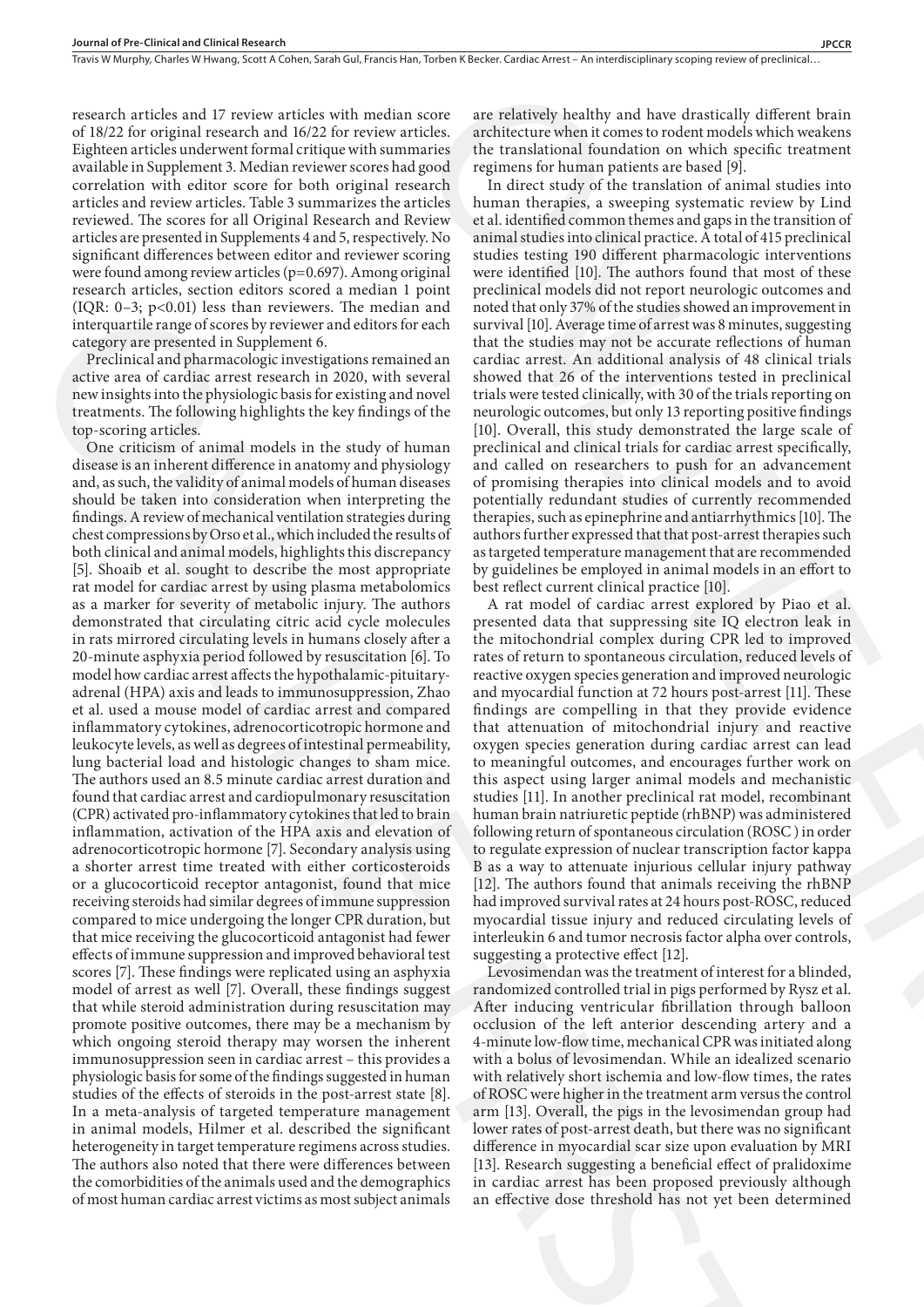and the mechanism by which it potentiates an increase in blood pressure remains unclear [14]. Jung et al. explored the effects of different doses of pralidoxime on the rates of ROSC and cerebral perfusion pressure in a swine model and found that 40mg/kg provided the most benefit. In order to assess the mechanism by which this effect was mediated, the authors then administered adreno-receptor antagonists with phenoxybenzamine resulting in the most pronounced suppression of the pralidoxime effect – suggesting that while pralidoxime results in increased blood pressure, it is not via alpha-adrenergic receptors [14]. While compelling, more detailed mechanistic studies would be needed to demonstrate the effects of pralidoxime on the vasculature more precisely. To compare the efficacy of epinephrine between differing routes of administration, Yauger et al. used a hypovolemic pediatric swine model to compare intravenous with endotracheal administration of epinephrine. This study found that by using the guideline-recommended doses of epinephrine for each route, endotracheal administration led to more frequent ROSC and in a shorter timeframe [15]. This study provides an endorsement of the endotracheal route of administration but should be interpreted in a clinical context as the pigs studied were intubated before the time of arrest. In a meta-analysis of more traditional pharmacologic interventions, Zhao et al. examined the associations of both lidocaine and amiodarone with survival to hospital admission or discharge and neurologic outcome. The authors found that while lidocaine was associated with increased rates of survival, neurologic outcomes in patients receiving amiodarone were better [16]. While these findings suggest that there may be a benefit of one antiarrhythmic over another, a physiologic basis for the difference in outcomes between the medications was not suggested, and a 2016 trial comparing lidocaine and amiodarone directly showed that outcomes were similar between these medications [17]. In another study evaluating the use of dexmedetomidine, a drug that is already in common clinical practice, Shen et al. examined the effects of dexmedetomidine on outcome postarrest given its  $a_2$ -receptor agonist properties. Twenty-eight pigs undergoing an 8-minute cardiac arrest and 5-minute resuscitation, following AHA guidelines, were divided into control, low-dose and high-dose dexmedetomidine groups for post-arrest care [18]. Myocardial function, neurologic deficit score, and serum biomarkers of cardiac and cerebral injury were compared across all groups, with a suggestion of dose-dependent benefit to dexmedetomidine being seen [18]. This study expands on a previous study in rats, and while the lack of histologic evaluation and typical limitations of using otherwise healthy animals to model cardiac arrest may limit the generalizability of these findings, human study may be feasible given the availability of dexmedetomidine as a sedative [18]. on by which it protestines are increase in pertision to the brain or m associated account in rate of the state of the first of the state of the state of the state of the state of the state of the state of the state of the detailed mechanistic studies would be needed to demonstrate noise (2) compare the effects of prailed<br>oxiers on the vasculature more precisely. evaluation to the stream the vasculation of the stream different of<br>the course

Models testing different methods to manipulate the distribution of blood flow were also prevalent among the articles included in this year's edition. Rather than using pharmacologic means to increase cerebral perfusion pressures, 2 studies evaluated the use of resuscitative endovascular balloon occlusion of the aorta (REBOA) as a method for directing blood flow to only the most vital organs [19, 20]. In both of these studies, pigs were induced into cardiac arrest with balloon occlusion in either the zone 1 or zone 3 positions. Both studies concluded that zone 3 occlusion was not associated with a meaningful increase in

perfusion to the brain or an associated increase in rate of ROSC [19, 20]. In a direct test of head and thorax elevation during active chest compressions, Moore et al. found that coronary and mean arterial pressures, end-tidal CO2 and rates of ROSC were all more favorable in pigs that underwent controlled sequential elevation following 10 minutes of untreated ventricular fibrillation, compared with those who remained supine throughout the resuscitation. Another study of head and thorax elevation in the immediate post-arrest period suggested similar benefits with decreased intracranial pressure (ICP) and increased cerebral perfusion pressures noted [21]. Taken together, these data provide a mechanistic evaluation of sequential elevation and its effects on postarrest outcomes, supporting conclusions suggested by clinical trials [21, 22]. As an easily implementable change assuming adequate resuscitation, further investigation of head-up positioning in the peri-arrest period is warranted.

In an expansion of the use of noble gasses in the care of patients following cardiac arrest, Fumagalli et al. used different concentrations of the gas argon and found that pigs resuscitated with argon gas had increased rates of neurologically intact survival in a dose-responsive relationship [23]. Pigs treated with argon gas were also noted to have lower circulating levels of biomarkers for brain injury, and a decreased concentration of neurotoxin kynurenine metabolites in comparison to controls [23]. While this study marks encouraging progress in the use of noble gasses in the resuscitation of cardiac arrest victims, the relatively small sample size of 36 pigs and lack of standard post-arrest therapies being incorporated obscures the extent of clinical impact that can be expected [23, 24].

In a purely physiologic study of organ blood flow during CPR, Nilsen et al. compared cardiac output, mean arterial pressure, global oxygen transport and blood flow to the kidneys, liver, brain, and viscera between pigs at normal body temperature versus those in hypothermic arrest. Blood flow to organs was quantified by the use of radiolabeled microspheres injected into the left ventricle and detected using neutron activation [25]. Pigs at normothermia received 45 minutes of continuous CPR, whereas the hypothermic pigs received continuous CPR for 3 hours [25]. The authors found unaltered blood flow in the hypothermic pigs until the one-hour mark whereas organ blood flow decreased with a corresponding increase in serum lactate in normothermic pigs after 15 minutes [25]. Organ blood flow to the brain, heart and intestines did not decrease until the 3 hour mark in hypothermic pigs [25].

Animal models have suggested the utility of F2-isoprostane levels as a predictor of outcomes after previous cardiac arrest, and a review by Karlis et al. sought to quantify the utility of this biomarker for clinical use. Upon pooling data from 13 preclinical studies and one clinical study involving cardioplegia during cardiac surgery, the authors noted that this biomarker rose as early as 5 minutes and persisted for a number of hours before plateauing, suggesting that it may be helpful in quantifying the degree of ischemia reperfusion injury [26].

**Limitations.** The 2020 Interdisciplinary Cardiac Arrest Research Review is not without limitation, including a significant heterogeneity in the nature of the studies included, and a lack of association with neurologic outcome after the 72-hour mark recommended in current guidelines [4, 26–29]. Further research dedicated to the association of given levels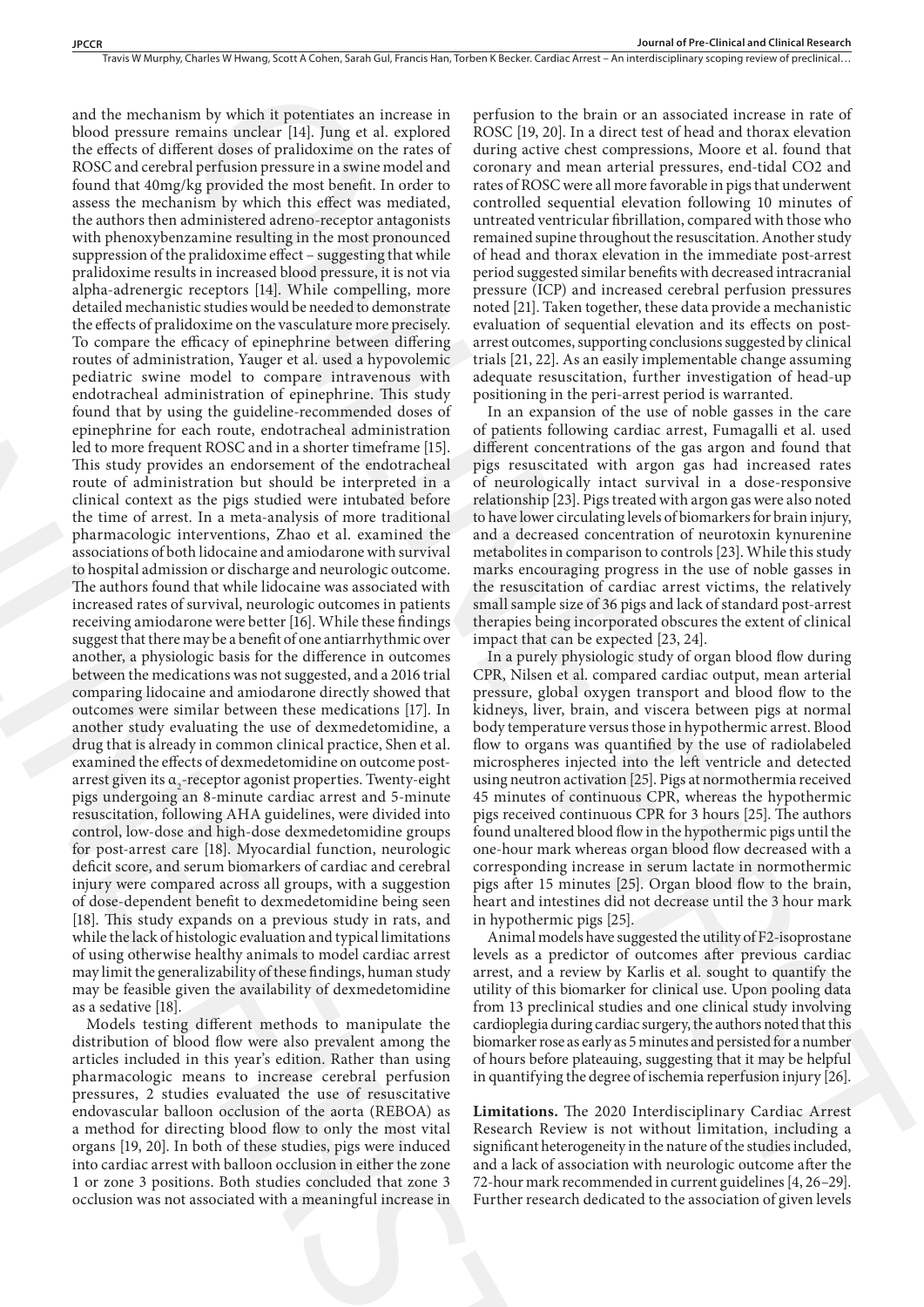with degrees of injury and recovery after cardiac arrest in a clinical context will be needed to determine the prognostic significance of these laboratory values.

Additionally, the conclusions presented are descriptive of the current evidence for various preclinical topics in cardiac arrest research, but are insufficient to be considered comprehensive. The aim of this literature review was to highlight advances in the field of cardiac arrest medicine on an annual basis. An intrinsic shortcoming of this approach is that it does not provide such an exhaustive context such as historical comparison seen in a systematic review. To address this concern, we provide article summaries and commentaries for additional context in Supplement 3. Secondly, while the methodology used to screen, score, and select articles is designed to capture the most relevant research, it is possible that other high-quality publications may have been inadvertently omitted. Lastly, to remain objective in this literature search, this review did not include letters to the editor, commentaries, and other editorials which could provide additional context when interpreting the impact of larger or more controversial studies.

#### **SUMMARY**

In its third year, the Interdisciplinary Cardiac Arrest Research Review scored more than a 1,000 articles related to cardiac arrest, and after a rigorous scoring process, fully summarized 18 articles in the category of Basic Science and Pharmacology. Manuscripts with a clinical focus were addressed in a parallel manuscript from the same ICARE group. While COVID-19 featured heavily in the scientific literature throughout 2020, high-quality preclinical research relating to both COVID-19 and cardiac arrest specifically has yet to be published. The top scoring studies centered around attempts at improving neurologic outcome through improved blood flow and reduction of metabolic demand in order to reduce the impact of hypoxia during resuscitation on the brain. The total number of articles relevant to cardiac arrest continues to demonstrate the need for an accessible guide that summarizes findings of quality research articles to serve as a reference for clinicians and scientists. ICARE's goal is to further the development of the field of cardiac arrest medicine by highlighting the most methodologically sound and practice-changing articles on an annual basis. solution this means the provide state summation in the latter that is summative to the state of the state of the state of the state of the state of the state of the state of the state of the state of the state of the stat

## **REFERENCES**

- 1.Wong CX, Brown A, Lau DH, Chugh SS, Albert CM, Kalman JM, et al. Epidemiology of Sudden Cardiac Death: Global and Regional Perspectives. Hear Lung Circ. 2019;28:6–14. https://doi.org/10.1016/j. hlc.2018.08.026
- 2.Murphy TW, Cohen SA, Avery KL, Balakrishnan MP, Balu R, Chowdhury MAB, et al. Cardiac arrest: An interdisciplinary scoping review of the literature from 2019. Resusc Plus. 2020;4:100037. https:// doi.org/10.1016/j.resplu.2020.100037
- 3.Schroeder ED, Jacquet G, Becker TK, Foran M, Goldberg E, Aschkenasy M, et al. Global emergency medicine: A review of the literature from 2011. Acad Emerg Med. 2012. https://doi.org/10.1111/j.1553-2712.2012.01447.x
- 4.Gul SS, Cohen SA, Avery L, Balakrishnan MP, Balu R, Chowdhury MAB, et al. Cardiac arrest: An interdisciplinary review of the literature from 2018. Resuscitation. 2020;148:66–82. https://doi.org/10.1016/j. resuscitation.2019.12.030
- 5.Orso D, Vetrugno L, Federici N, Borselli M, Spadaro S, Cammarota G, et al. Mechanical Ventilation Management During Mechanical Chest

Compressions. Respir Care. 2021;66:334–46. https://doi.org/10.4187/ respcare.07775

- 6.Shoaib M, Choudhary RC, Choi J, Kim N, Hayashida K, Yagi T, et al. Plasma metabolomics supports the use of long-duration cardiac arrest rodent model to study human disease by demonstrating similar metabolic alterations. Sci Rep. 2020;10. https://doi.org/10.1038/s41598- 020-76401-x
- 7.Zhao Q, Shen Y, Li R, Wu J, Lyu J, Jiang M, et al. Cardiac arrest and resuscitation activates the hypothalamic-pituitary-adrenal axis and results in severe immunosuppression. J Cereb Blood Flow Metab. 2021;41:1091–102. https://doi.org/10.1177/0271678X20948612
- 8.Liu B, Zhang Q, Li C. Steroid use after cardiac arrest is associated with favourable outcomes: a systematic review and meta-analysis. J Int Med Res. 2020;48. https://doi.org/10.1177/0300060520921670
- 9.Olai H, Thornéus G, Watson H, Macleod M, Rhodes J, Friberg H, et al. Meta-analysis of targeted temperature management in animal models of cardiac arrest. Intensive Care Med Exp. 2020;8. https://doi.org/10.1186/ s40635-019-0291-9
- 10.Lind PC, Johannsen CM, Vammen L, Magnussen A, Andersen LW, Granfeldt A. Translation from animal studies of novel pharmacological therapies to clinical trials in cardiac arrest: A systematic review.<br>Resuscitation. 2021;158:258-69. https://doi.org/10.1016/j. 2021;158:258-69. https://doi.org/10.1016/j. resuscitation.2020.10.028
- 11.Piao L, Fang YH, Hamanaka RB, Mutlu GM, Dezfulian C, Archer SL, et al. Suppression of superoxide-hydrogen peroxide production at site IQ of mitochondrial complex I attenuates myocardial stunning and improves postcardiac arrest outcomes. Crit Care Med. 2020;48:E133–40. https://doi.org/10.1097/CCM.0000000000004095
- 12.Yang M, Hua T, Yang Z, Chen L, Zou Y, Huang X, et al. The Protective Effect of rhBNP on Postresuscitation Myocardial Dysfunction in a Rat Cardiac Arrest Model. Biomed Res Int. 2020;2020. https://doi. org/10.1155/2020/6969053
- 13.Rysz S, Lundberg J, Nordberg P, Eriksson H, Wieslander B, Lundin M, et al. The effect of levosimendan on survival and cardiac performance in an ischemic cardiac arrest model – A blinded randomized placebocontrolled study in swine. Resuscitation. 2020;150:113–20. https://doi. org/10.1016/j.resuscitation.2020.02.032
- 14.Jung YH, Mamadjonov N, Lee HY, Jeung KW, Lee BK, Youn CS, et al. Effects of different doses of pralidoxime administered during cardiopulmonary resuscitation and the role of a-adrenergic receptors in its pressor action. J Am Heart Assoc. 2020;9. https://doi.org/10.1161/ JAHA.119.015076
- 15.Yauger YJ, Beaumont DM, Brady K, Schauer SG, O'Sullivan J, Hensler JG, et al. Endotracheal Administered Epinephrine Is Effective in Return of Spontaneous Circulation Within a Pediatric Swine Hypovolemic Cardiac Arrest Model. Pediatr Emerg Care. 2020;Publish Ah. https:// doi.org/10.1097/pec.0000000000002208
- 16.Zhao H, Fan K, Feng G. Amiodarone and/or lidocaine for cardiac arrest: A Bayesian network meta-analysis. Am J Emerg Med. 2020;38:2185–93. https://doi.org/10.1016/j.ajem.2020.06.074
- 17.Kudenchuk PJ, Brown SP, Daya M, Rea T, Nichol G, Morrison LJ, et al. Amiodarone, Lidocaine, or Placebo in Out-of-Hospital Cardiac Arrest. N Engl J Med 2016;374:1711–22. https://doi.org/10.1056/ nejmoa1514204
- 18.Shen R, Pan D, Wang Z, Jin X, Li Z, Wang H. The Effects of Dexmedetomidine Post-Conditioning on Cardiac and Neurological Outcomes After Cardiac Arrest and Resuscitation in Swine. Shock 2021;55:388–95. https://doi.org/10.1097/SHK.0000000000001637
- 19.Dogan EM, Hörer TM, Edström M, Martell EA, Sandblom I, Marttala J, et al. Resuscitative endovascular balloon occlusion of the aorta in zone I versus zone III in a porcine model of non-traumatic cardiac arrest and cardiopulmonary resuscitation: A randomized study. Resuscitation. 2020;151:150–6. https://doi.org/10.1016/j.resuscitation.2020.04.011
- 20.Nowadly CD, Hoareau GL, Grayson JK, Johnson MA. Zone 3 REBOA does not provide hemodynamic benefits during nontraumatic cardiac arrest. Am J Emerg Med. 2020;38:1915–20. https://doi.org/10.1016/j. ajem.2020.06.003
- 21.Duhem H, Moore JC, Rojas-Salvador C, Salverda B, Lick M, Pepe P, et al. Improving post-cardiac arrest cerebral perfusion pressure by elevating the head and thorax. Resuscitation. 2021;159:45–53. https:// doi.org/10.1016/j.resuscitation.2020.12.016
- 22.Pepe PE, Scheppke KA, Antevy PM, Crowe RP, Millstone D, Coyle C, et al. Confirming the Clinical Safety and Feasibility of a Bundled Methodology to Improve Cardiopulmonary Resuscitation Involving a Head-Up/Torso-Up Chest Compression Technique. Crit Care Med. 2019;47:449–55. https://doi.org/10.1097/ CCM.0000000000003608 If in a Googleesian, Respit Care, 2021:68:334-46: Istip-26bloog-170.4187/<br>
(meaning Constraints) Respit Care, 2021:68:34-46: Istip-26bloog-170.4187<br>
(a Shana M, Gaushlary Re, Clos) I, Xm N, Italyahia, K. Yayi Ter ei, Clos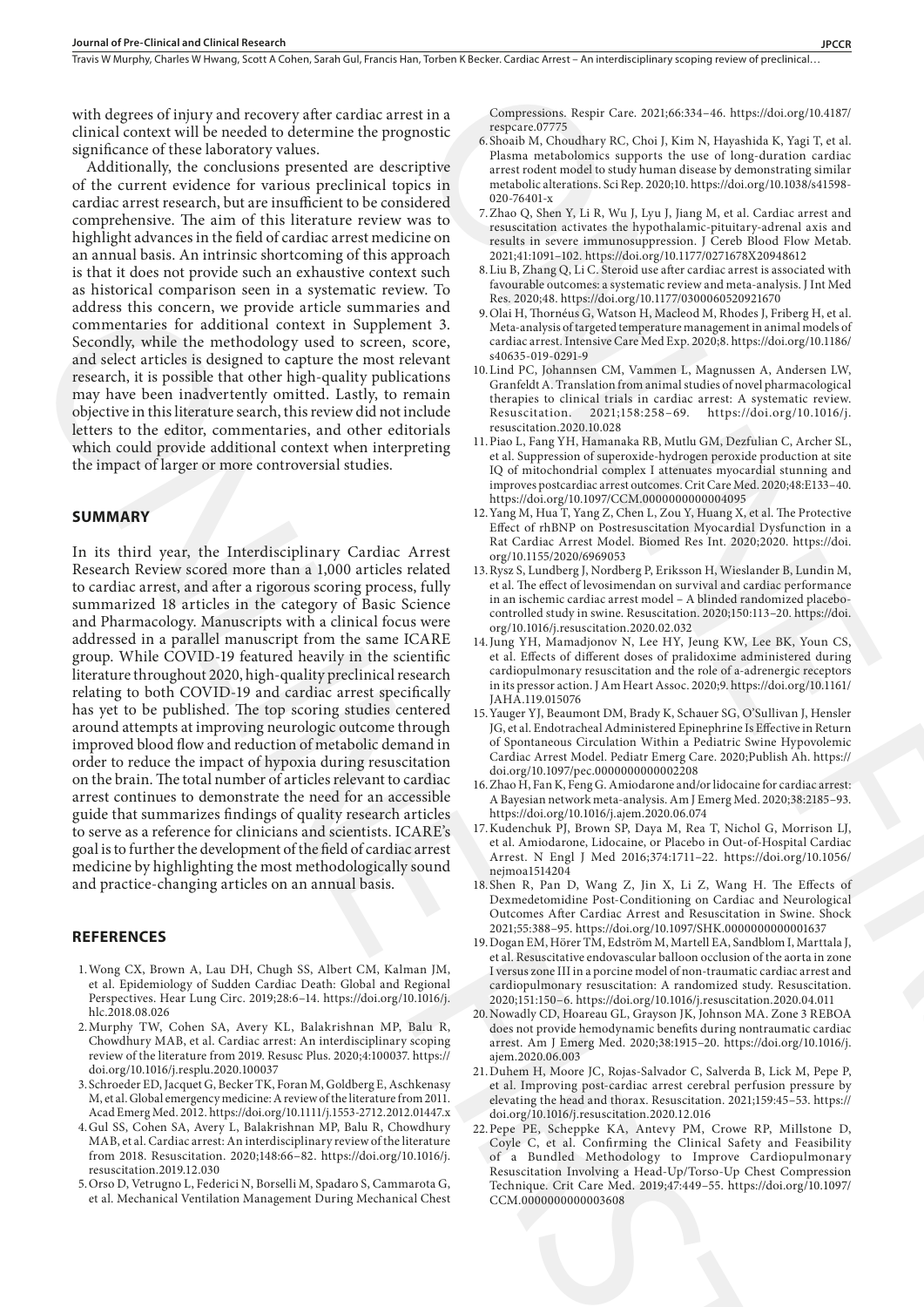Travis W Murphy, Charles W Hwang, Scott A Cohen, Sarah Gul, Francis Han, Torben K Becker. Cardiac Arrest - An interdisciplinary scoping review of preclinical...

- 23.Fumagalli F, Olivari D, Boccardo A, De Giorgio D, Affatato R, Ceriani S, et al. Ventilation with argon improves survival with good neurological recovery after prolonged untreated cardiac arrest in pigs. J Am Heart Assoc. 2020;9. https://doi.org/10.1161/JAHA.120.016494
- 24.Koziakova M, Harris K, Edge CJ, Franks NP, White IL, Dickinson R. Noble gas neuroprotection: xenon and argon protect against hypoxic– ischaemic injury in rat hippocampus in vitro via distinct mechanisms. Br J Anaesth. 2019. https://doi.org/10.1016/j.bja.2019.07.010
- 25.Nilsen JH, Valkov S, Mohyuddin R, Schanche T, Kondratiev TV, Naesheim T, et al. Study of the Effects of 3 h of Continuous Cardiopulmonary Resuscitation at 27 °C on Global Oxygen Transport and Organ Blood Flow. Front Physiol. 2020;11. https://doi.org/10.3389/ fphys.2020.00213
- 26.Karlis G, Kotanidou A, Georgiopoulos G, Masi S, Magkas N, Xanthos T. Usefulness of F2-isoprostanes in early prognostication after cardiac ONLINE FIRST

arrest: a topical review of the literature and meta-analysis of preclinical data. Biomarkers 2020;25:315–21. https://doi.org/10.1080/135475 0X.2020.1754465

- 27.Gul SS, Huesgen KW, Wang KK, Mark K, Tyndall JA. Prognostic utility of neuroinjury biomarkers in post out-of-hospital cardiac arrest (OHCA) patient management. Med Hypotheses. 2017. https://doi.org/10.1016/j. mehy.2017.06.016
- 28.Elmelige YO, Yang Z, Chowdhury MAB, Gul SS, Cohen SA, Youn TS, et al. Neural biomarker level after out-of-hospital cardiac arrest predicts neurological outcome. Acad Emerg Med. 2019;26:S30.
- 29.Callaway CW, Donnino MW, Fink EL, Geocadin RG, Golan E, Kern KB, et al. Part 8. Post-cardiac arrest care: 2015 American Heart Association guidelines update for cardiopulmonary resuscitation and emergency cardiovascular care. Circulation. 2015;132:S465–82. https://doi. org/10.1161/CIR.0000000000000262 ENERGY SERIES